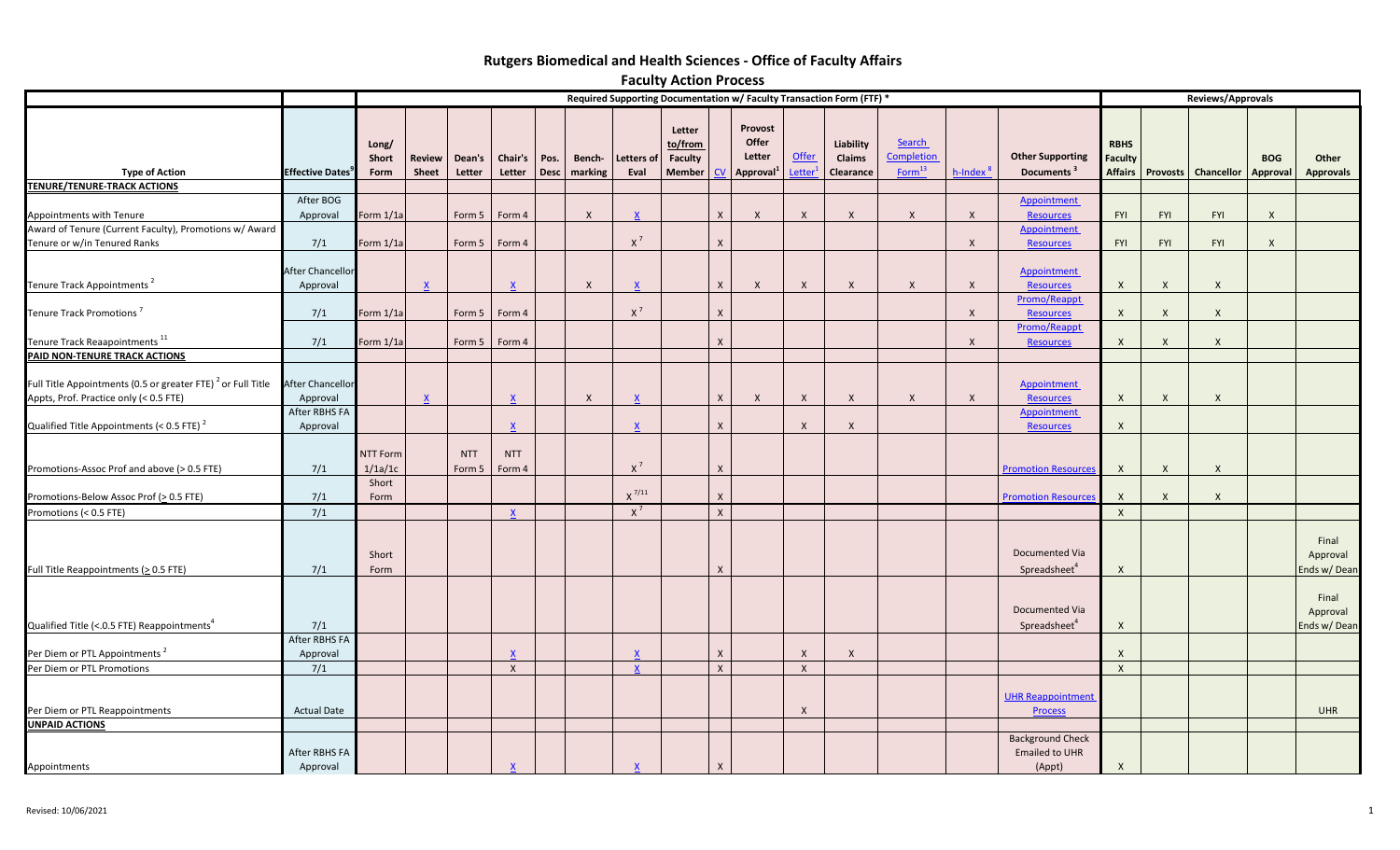# **Rutgers Biomedical and Health Sciences - Office of Faculty Affairs**

|                                                                                               |                                                |                                                                       |                        |                  |                   |                     |                   |                                           | <b>Faculty Action Process</b>                        |                |                                        |                              |                                         |                                                   |                              |                                                   |                                                            |                  |                             |                         |                                      |  |  |
|-----------------------------------------------------------------------------------------------|------------------------------------------------|-----------------------------------------------------------------------|------------------------|------------------|-------------------|---------------------|-------------------|-------------------------------------------|------------------------------------------------------|----------------|----------------------------------------|------------------------------|-----------------------------------------|---------------------------------------------------|------------------------------|---------------------------------------------------|------------------------------------------------------------|------------------|-----------------------------|-------------------------|--------------------------------------|--|--|
|                                                                                               |                                                | Required Supporting Documentation w/ Faculty Transaction Form (FTF) * |                        |                  |                   |                     |                   |                                           |                                                      |                |                                        |                              |                                         |                                                   |                              | Reviews/Approvals                                 |                                                            |                  |                             |                         |                                      |  |  |
| <b>Type of Action</b><br>Promotions                                                           | <b>Effective Dates</b><br>7/1                  | Long/<br>Short<br>Form                                                | Review<br><b>Sheet</b> | Dean's<br>Letter | Chair's<br>Letter | Pos.<br><b>Desc</b> | Bench-<br>marking | <b>Letters of</b><br>Eval<br>$\mathsf{X}$ | Letter<br>to/from<br><b>Faculty</b><br><b>Member</b> | <b>CV</b><br>X | Provost<br>Offer<br>Letter<br>Approval | Offer<br>Letter <sup>1</sup> | Liability<br>Claims<br><b>Clearance</b> | <b>Search</b><br>Completion<br>Form <sup>13</sup> | $h$ -Index $^3$              | <b>Other Supporting</b><br>Documents <sup>3</sup> | <b>RBHS</b><br><b>Faculty</b><br>$\boldsymbol{\mathsf{x}}$ |                  | Affairs Provosts Chancellor | <b>BOG</b><br>Approval  | Other<br><b>Approvals</b>            |  |  |
| Reappointments <sup>4</sup>                                                                   | 7/1                                            |                                                                       |                        |                  |                   |                     |                   |                                           |                                                      |                |                                        |                              |                                         |                                                   |                              | Documented Via<br>Spreadsheet <sup>4</sup>        | $\boldsymbol{X}$                                           |                  |                             |                         |                                      |  |  |
| ADMINISTRATIVE APPOINTMENTS (NEW/CHANGES)                                                     |                                                |                                                                       |                        |                  |                   |                     |                   |                                           |                                                      |                |                                        |                              |                                         |                                                   |                              |                                                   |                                                            |                  |                             |                         |                                      |  |  |
| Chairs                                                                                        | <b>Actual Date</b>                             |                                                                       |                        | X or X           |                   | $\mathsf{X}$        | $\mathsf{X}$      |                                           | $X^{12}$                                             | X              |                                        |                              |                                         | $\mathsf{x}$                                      | $\mathsf{X}$                 |                                                   | $\boldsymbol{\mathsf{x}}$                                  | $\mathsf{X}$     | $\boldsymbol{X}$            |                         |                                      |  |  |
| All other Faculty Administrator Titles                                                        | <b>Actual Date</b>                             |                                                                       |                        | X or X           |                   | $\mathsf{X}$        | $\mathsf{X}$      |                                           | $X^{12}$                                             | $\mathsf{x}$   |                                        |                              |                                         |                                                   | $\mathsf{X}$                 |                                                   | $\boldsymbol{X}$                                           | $\mathsf{X}$     | $\mathsf{X}$                |                         |                                      |  |  |
| <b>LEAVES</b>                                                                                 |                                                |                                                                       |                        |                  |                   |                     |                   |                                           |                                                      |                |                                        |                              |                                         |                                                   |                              |                                                   |                                                            |                  |                             |                         |                                      |  |  |
| Sabbatical Leave (AAUP-BHSNJ)                                                                 | Actual Date <sup>o</sup>                       |                                                                       |                        |                  |                   |                     |                   |                                           |                                                      |                |                                        |                              |                                         |                                                   | $\mathsf{X}$                 | <b>Application</b>                                | $\times$                                                   | $\mathsf{X}$     | $\mathsf{X}$                | <b>Annual</b><br>Report | <b>OneSource</b>                     |  |  |
| Sabbatical Leave (AAUP-AFT) <sup>5</sup>                                                      | <b>Actual Date</b>                             |                                                                       |                        |                  |                   |                     |                   |                                           |                                                      |                |                                        |                              |                                         |                                                   |                              | <b>Application</b>                                | $\mathsf{X}$                                               |                  |                             |                         | <b>OneSource</b>                     |  |  |
| Leave of Absence w/o Pay (AAUP-BHSNJ)<br>Competitive Fellowship Leave (AAUP-AFT) <sup>5</sup> | Actual Date <sup>6</sup><br><b>Actual Date</b> |                                                                       |                        |                  |                   |                     |                   |                                           |                                                      |                |                                        |                              |                                         |                                                   | $\mathsf{X}$<br>$\mathsf{x}$ | Application<br><b>Application</b>                 | $\mathsf{X}$                                               | $\mathsf{X}$     | $\mathsf{x}$                |                         | <b>OneSource</b><br><b>OneSource</b> |  |  |
| Unpaid Non-Medical (Personal) Leave                                                           | <b>Actual Date</b>                             |                                                                       |                        |                  | X or X            |                     |                   |                                           | $\mathsf{X}$                                         |                |                                        |                              |                                         |                                                   |                              |                                                   | $X^{14}$                                                   | $\mathsf{X}$     | $\mathsf{X}$                |                         | <b>OneSource</b>                     |  |  |
| All Other Leaves (FMLA/Admin/Military)                                                        | <b>Actual Date</b>                             |                                                                       |                        |                  |                   |                     |                   |                                           |                                                      |                |                                        |                              |                                         |                                                   |                              | <b>Handled by</b><br><b>OneSource</b>             |                                                            |                  |                             |                         | <b>OneSource</b>                     |  |  |
| <b>MISCELLANEOUS</b>                                                                          |                                                |                                                                       |                        |                  |                   |                     |                   |                                           |                                                      |                |                                        |                              |                                         |                                                   |                              |                                                   |                                                            |                  |                             |                         |                                      |  |  |
| Change from Class 4 to 8 OR Class 8 to 4                                                      | After RBHS FA<br>Approval                      |                                                                       |                        |                  |                   |                     |                   |                                           |                                                      |                |                                        |                              |                                         |                                                   |                              | <b>UHR Reappointment</b><br><b>Process</b>        | $\mathsf{X}$                                               |                  |                             |                         | <b>UHR</b>                           |  |  |
| Changes in Contract (9, 10, 12 months OR AY/CY) <sup>10</sup>                                 | After RBHS FA<br>Approval <sup>15</sup>        |                                                                       |                        |                  | $\mathsf{x}$      |                     |                   |                                           | $\chi^{12}$                                          |                |                                        |                              |                                         |                                                   |                              |                                                   | $\mathsf{X}$                                               |                  |                             |                         |                                      |  |  |
| Changes in Department/Division                                                                | <b>Actual Date</b>                             |                                                                       |                        |                  | $\mathsf{x}$      |                     |                   |                                           | $X^{12}$                                             |                |                                        |                              |                                         |                                                   |                              |                                                   | $\mathsf{X}$                                               |                  |                             |                         |                                      |  |  |
| Changes in FTE <sup>16</sup> , Faculty Practice, Patient Services<br>Initiate or Increase     | After Chancellor<br>Approval <sup>15</sup>     |                                                                       |                        |                  | $\mathsf{X}$      |                     | $\mathsf{X}$      |                                           | $\mathsf{X}^{12}$                                    |                |                                        |                              |                                         |                                                   |                              |                                                   | $X^{14}$                                                   | $\mathsf{X}$     | $\mathsf{X}$                |                         |                                      |  |  |
| Decrease or Terminate                                                                         | After RBHS FA<br>Approval                      |                                                                       |                        |                  | $\mathsf{X}$      |                     | $\mathsf{X}$      |                                           | $\mathsf{X}^{12}$                                    |                |                                        |                              |                                         |                                                   |                              |                                                   | $\mathsf{X}$                                               |                  |                             |                         |                                      |  |  |
| Change in Tenure Status                                                                       | After Chancellor<br>Approval                   |                                                                       |                        |                  | $\mathsf{X}$      |                     |                   |                                           | $\chi^{12}$                                          | $\mathsf{X}$   |                                        |                              |                                         |                                                   |                              |                                                   | $\boldsymbol{X}$                                           | $\boldsymbol{X}$ | $\mathsf{X}$                |                         |                                      |  |  |
| Changes in Title                                                                              | After Chancellor<br>Approval                   |                                                                       |                        |                  | $\mathsf{X}$      |                     |                   |                                           | $\mathsf{X}^{12}$                                    | $\times$       |                                        |                              |                                         |                                                   |                              |                                                   | $\boldsymbol{X}$                                           | $\mathsf{X}$     | $\mathsf{X}$                |                         |                                      |  |  |
| <b>Change in Track</b>                                                                        | After Chancellor<br>Approval                   |                                                                       |                        |                  |                   |                     |                   |                                           |                                                      | X              |                                        |                              |                                         |                                                   |                              |                                                   | X                                                          | $\mathsf{X}$     | $\mathsf{X}$                |                         |                                      |  |  |
| <b>Extenstion to Timetables for Tenure Consideration</b>                                      | 7/1                                            |                                                                       |                        |                  |                   |                     |                   |                                           | $\mathsf{X}$                                         |                |                                        |                              |                                         |                                                   |                              |                                                   | $\boldsymbol{X}$                                           | $\mathsf{X}$     | $\boldsymbol{X}$            |                         |                                      |  |  |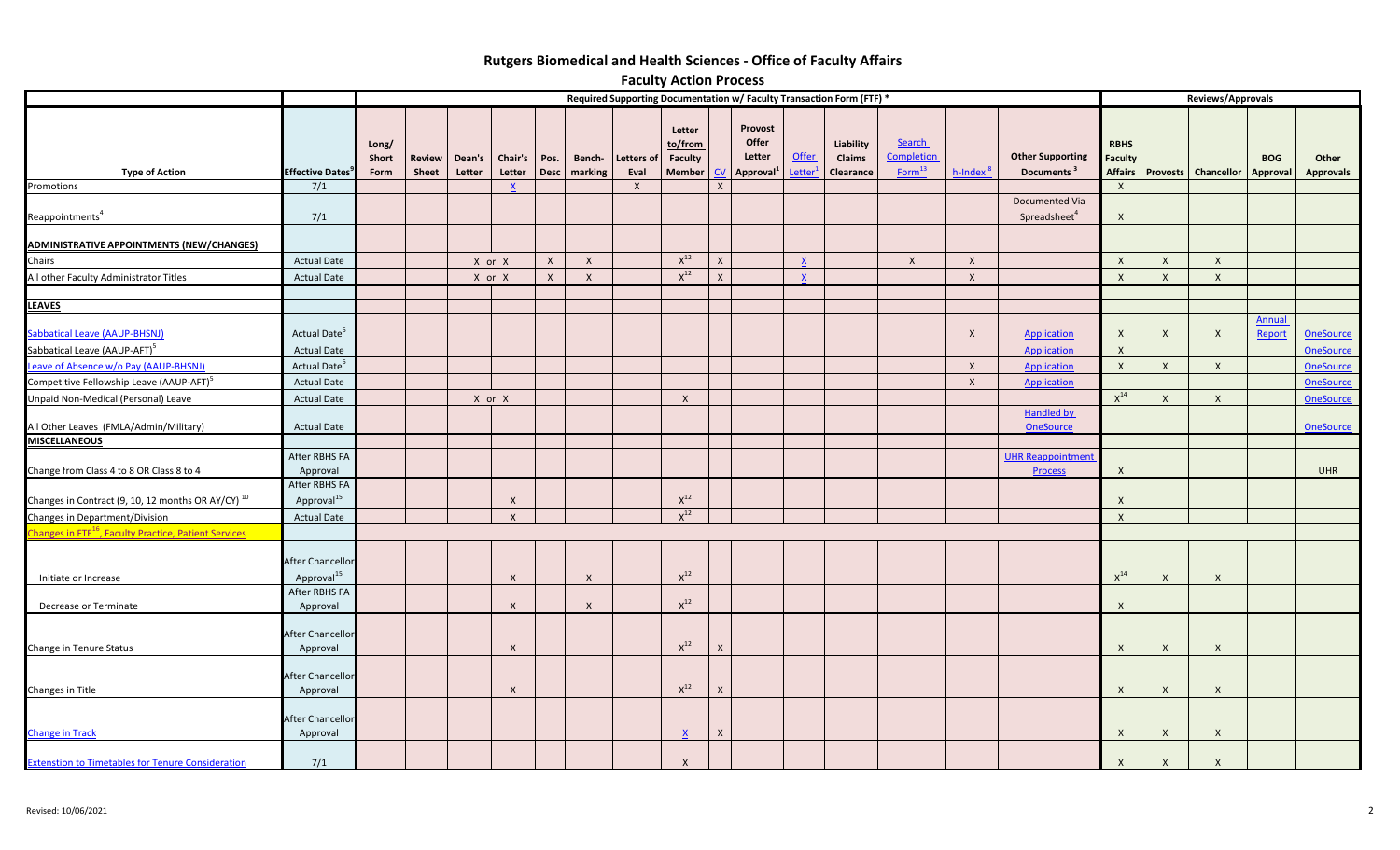# **Rutgers Biomedical and Health Sciences - Office of Faculty Affairs**

|                                                                                       | <b>I GLAILY ACHOIL LOCCSS</b>                     |                                                                       |                        |          |                            |      |                          |                    |                                                    |                  |                                                   |                        |                                  |                                                   |                 |                                                   |                               |              |                                      |            |                    |  |  |
|---------------------------------------------------------------------------------------|---------------------------------------------------|-----------------------------------------------------------------------|------------------------|----------|----------------------------|------|--------------------------|--------------------|----------------------------------------------------|------------------|---------------------------------------------------|------------------------|----------------------------------|---------------------------------------------------|-----------------|---------------------------------------------------|-------------------------------|--------------|--------------------------------------|------------|--------------------|--|--|
|                                                                                       |                                                   | Required Supporting Documentation w/ Faculty Transaction Form (FTF) * |                        |          |                            |      |                          |                    |                                                    |                  |                                                   |                        |                                  |                                                   |                 | Reviews/Approvals                                 |                               |              |                                      |            |                    |  |  |
| <b>Type of Action</b>                                                                 | <b>Effective Dates</b>                            | Long/<br>Short<br>Form                                                | Review<br><b>Sheet</b> | Letter   | Dean's   Chair's<br>Letter | Pos. | Bench-<br>Desc   marking | Letters of<br>Eval | Letter<br>to/from<br><b>Faculty</b><br>Member   CV |                  | Provost<br>Offer<br>Letter<br>$\sqrt{2}$ Approval | <b>Offer</b><br>Letter | Liability<br>Claims<br>Clearance | <b>Search</b><br>Completion<br>Form <sup>13</sup> | $h$ -Index $^8$ | <b>Other Supporting</b><br>Documents <sup>3</sup> | <b>RBHS</b><br><b>Faculty</b> |              | Affairs Provosts Chancellor Approval | <b>BOG</b> | Other<br>Approvals |  |  |
| <b>Extenstion to Timetables for RBHS Instructors and RBHS</b><br>Lecturers            | 7/1                                               |                                                                       |                        |          |                            |      |                          |                    | $\mathsf{X}$                                       |                  |                                                   |                        |                                  |                                                   |                 |                                                   | X                             | X            | X                                    |            |                    |  |  |
| <b>Faculty Transitioning To Retirement Program (FTTRP)</b>                            | 7/1                                               |                                                                       |                        |          | $\times$                   |      |                          |                    |                                                    |                  |                                                   |                        |                                  |                                                   |                 | <b>Approved Application</b><br>& Election Form    |                               |              |                                      |            | <b>ALR and UHR</b> |  |  |
| Matching Outside Offer                                                                | <b>After Chancellor</b><br>Approval <sup>15</sup> |                                                                       |                        |          | $\mathsf{x}$               |      |                          |                    | $X^{12}$                                           |                  |                                                   |                        |                                  |                                                   |                 | <b>Reference Sheets</b>                           | $X^{14}$                      |              |                                      |            |                    |  |  |
| Out-of-Cycle Increase AND Compensation for Additional<br>Services                     |                                                   |                                                                       |                        |          |                            |      |                          |                    |                                                    |                  |                                                   |                        |                                  |                                                   |                 |                                                   |                               |              |                                      |            |                    |  |  |
| AAUP-BHSNJ/NJEA/AAUP-AFT only                                                         | Actual Date <sup>15</sup>                         |                                                                       |                        | $\times$ | $\mathsf{X}$               |      |                          |                    | $X^{12}$                                           | $\mathsf{X}$     |                                                   |                        |                                  |                                                   |                 | <b>Reference Sheets</b>                           | $\mathsf{X}^{14}$             | X            | X                                    |            | VP-AA              |  |  |
| All Faculty Administrators                                                            | Actual Date <sup>15</sup>                         |                                                                       |                        | $\times$ | $\mathsf{x}$               |      |                          |                    | $X^{12}$                                           | $\mathsf{x}$     |                                                   |                        |                                  |                                                   |                 | <b>Reference Sheets</b>                           | $X^{14}$                      | $\mathsf{x}$ | X                                    |            |                    |  |  |
| Regular Faculty less than 0.5 FTE                                                     | Actual Date <sup>15</sup>                         |                                                                       |                        |          | $\times$                   |      |                          |                    | $X^{12}$                                           |                  |                                                   |                        |                                  |                                                   |                 | <b>Reference Sheets</b>                           | $\sf X$                       |              |                                      |            |                    |  |  |
| Return from Unpaid/Paid Leaves                                                        | <b>Actual Date</b>                                |                                                                       |                        |          |                            |      |                          |                    |                                                    |                  |                                                   |                        |                                  |                                                   |                 | <b>Handled by</b><br><b>OneSource</b>             | X                             |              |                                      |            | OneSource          |  |  |
| Return to Regular Faculty (from Admin. Appt)                                          | <b>Actual Date</b>                                |                                                                       |                        |          | X or X                     |      |                          |                    |                                                    | $\mathsf{X}$     |                                                   |                        |                                  |                                                   |                 |                                                   | $\sf X$                       |              |                                      |            |                    |  |  |
| Secondary Appointments (Current RBHS/RU Faculty)                                      | After RBHS FA<br>Approval                         |                                                                       |                        |          | $\mathsf{x}$               |      |                          |                    |                                                    |                  |                                                   |                        |                                  |                                                   |                 |                                                   | $\times$                      |              |                                      |            |                    |  |  |
| <b>Secondary Assignments (Paid)</b>                                                   | After RBHS FA<br>Approval <sup>15</sup>           |                                                                       |                        |          |                            |      |                          |                    |                                                    |                  |                                                   |                        |                                  |                                                   |                 | Secondary Assign. Red<br><b>Process</b>           | X                             |              |                                      |            |                    |  |  |
| <b>Secondary Promotions/Reappointments</b><br>(Current RBHS/RU Faculty) <sup>18</sup> | <b>After RBHS FA</b><br>Approval                  |                                                                       |                        |          |                            |      |                          |                    |                                                    |                  |                                                   |                        |                                  |                                                   |                 |                                                   | $\mathsf{X}$                  |              |                                      |            |                    |  |  |
| Separations                                                                           | <b>Actual Date</b>                                |                                                                       |                        |          | $X^{17}$                   |      |                          |                    | X                                                  |                  |                                                   |                        |                                  |                                                   |                 | <b>EPAF &amp; BC-10 Form</b>                      | <b>FYI</b>                    |              |                                      |            | <b>UHR</b>         |  |  |
| Transfer between RBHS Schools                                                         | After Chancellor<br>Approval                      |                                                                       |                        | X        | $\mathsf{X}$               |      |                          |                    | X                                                  | $\boldsymbol{X}$ |                                                   |                        |                                  |                                                   | X               |                                                   | X                             | X            | X                                    |            |                    |  |  |

## **Faculty Action Process**